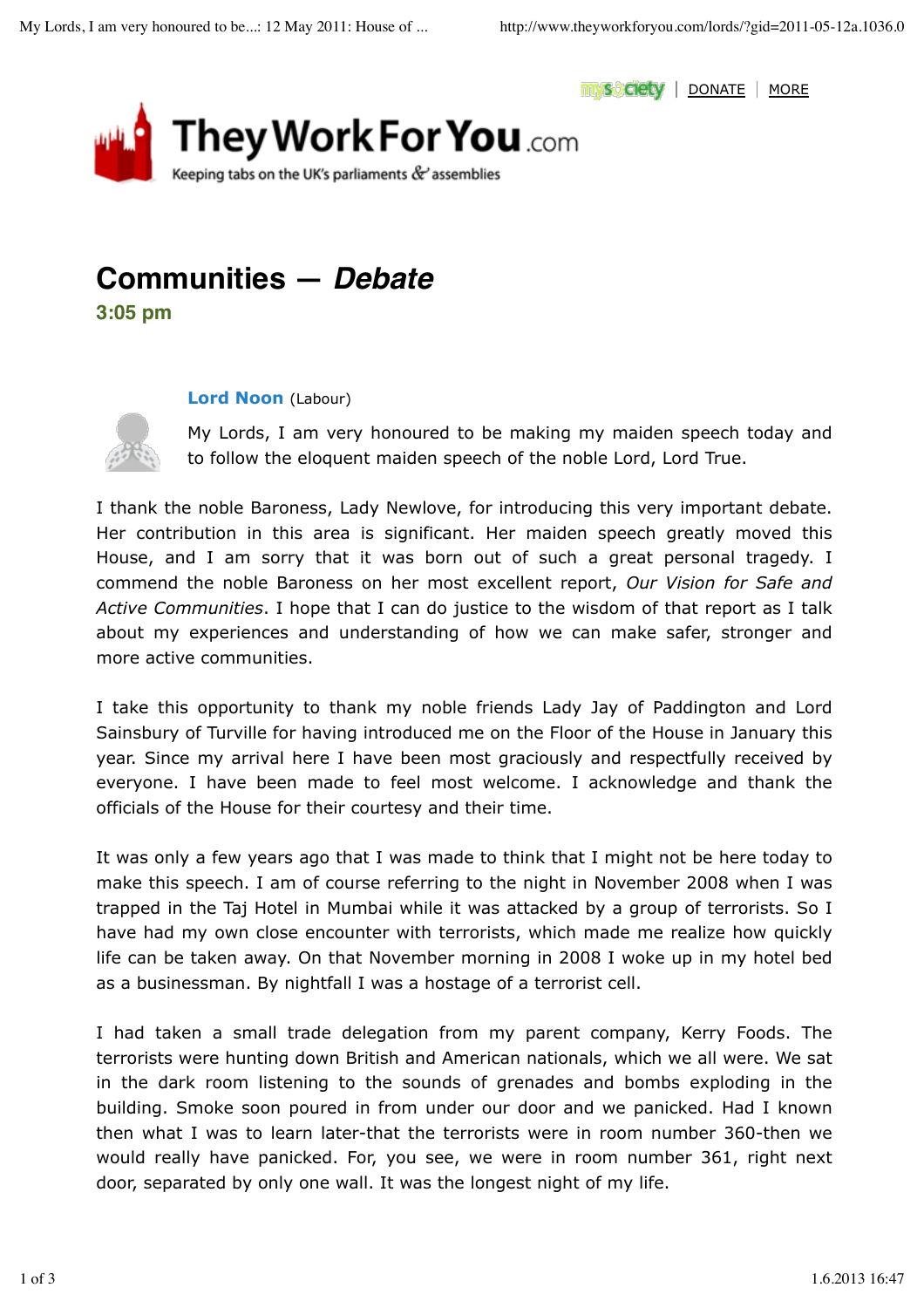Next morning, in the light of dawn, we saw the fire brigade on the street below. My suite was on the third floor. We frantically waved to the fire brigade. They sent their long ladder up to our balcony, broke the glass and hoisted us on to a platform. The TV images of our rescue went round the world as it was happening. The handlers of the terrorists were also watching TV and directing their foot soldiers by mobile phone. As we were coming down, they shot at us from inside the hotel. We were lucky that we all escaped with our lives, but 176 others who died in the Mumbai attack were not so lucky. The terrorists attacked two hotels, a railway station and a tourist café, as well as targeting a Jewish centre. The victims were all ordinary people minding their own business and were killed randomly. These matters go to the very heart of our debate today. If we are to have safer communities, we must deal with all the forces that seek to harm us and threaten the very fabric of our society.

Just a few days ago we got the news of the death of the terrorist mastermind who had dedicated his life to murder and mayhem. The religion of Islam has been hijacked by such people. Let me say here what I believe Islam stands for. My beloved mother, Bilquis, instilled in me the Islamic values of peace and tolerance. I grew up in a household in India where we were on very friendly terms with people of other communities. Our neighbours were non-Muslim. The community was fully integrated and it seemed to us the natural way to live. It was a cosmopolitan society.

London, too, is a cosmopolitan city and this great country gives its people many benefits. Britain provides its citizens great freedom to worship, to educate and to work, and let us not forget our compassionate National Health Service. There is also the benefit of retiring with a state pension. The citizen is given all these things by the nation. In return, we owe the community, society and country our allegiance. We all have a moral obligation to fulfil our duties as citizens. We must live with honour. The freedoms we enjoy in the UK, including the freedom of religious belief and practice, are given freely. However, with freedom comes responsibility. It is our responsibility to be active, to take part and do what we can to make all our lives better. It is inevitable that there will be friction at times, difficulties of adjustment, but we are all the same under the skin.

On a personal level, I have worked hard to create a food industry and provide employment in Great Britain. I have even made chicken tikka masala our national dish. At the same time, I have not forgotten that I am a member of a greater society and have tried to pay back through my Noon Foundation, a charity personally endowed by me. Through our projects I have come across everyday heroes who work in hospices and community mentoring projects, the brave soldiers of our Army and many selfless people who make life worth while. In our democracy, we have the freedom to speak up, to comment and to criticise. There is room for every shade of expression. No matter what our origins, no matter what our faith, no matter what our culture and opinions are, we are ultimately stronger and safer in the community with each other. We are better off when we watch out for each other.

I thank your Lordships for listening to me. I look forward to taking part in many more